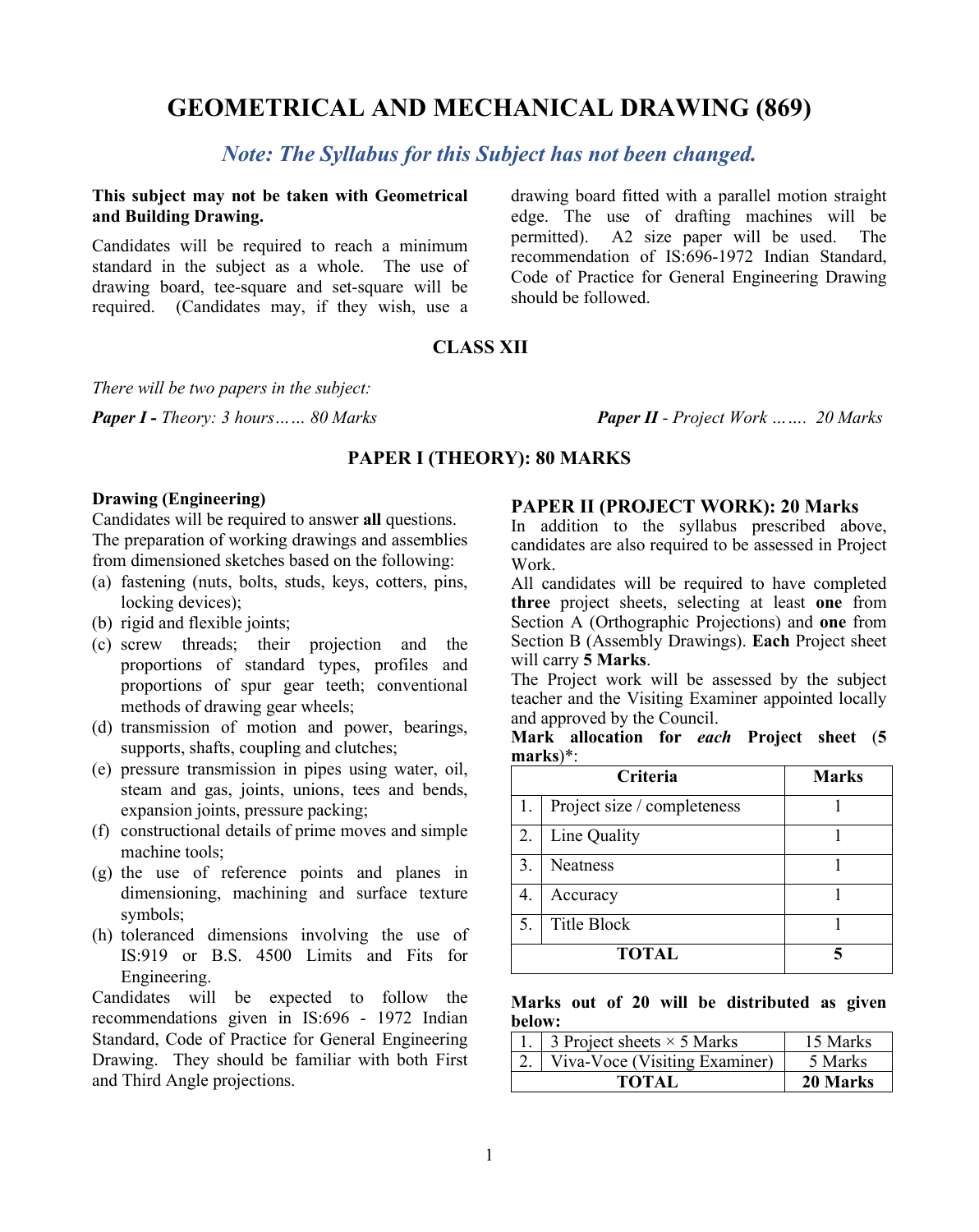# **Instructions for Project Work:**

• Candidates must use A2 size (**Half Imperial**) drawing sheets to complete all projects. A sample project sheet layout with specifications, is given below:



- Candidates must use the given layout and specifications to complete each project sheet.
- Accuracy, neat and clean work is expected from candidates while completing the project sheets.
- Candidates need **not** draw / paste the questions.
- For assembly drawing, candidates need to draw:
	- (i) Full sectional F.V.
	- (ii) T.V. by using  $1^{st}$  **OR**  $3^{rd}$  angle method of projection (omitting all the hidden lines)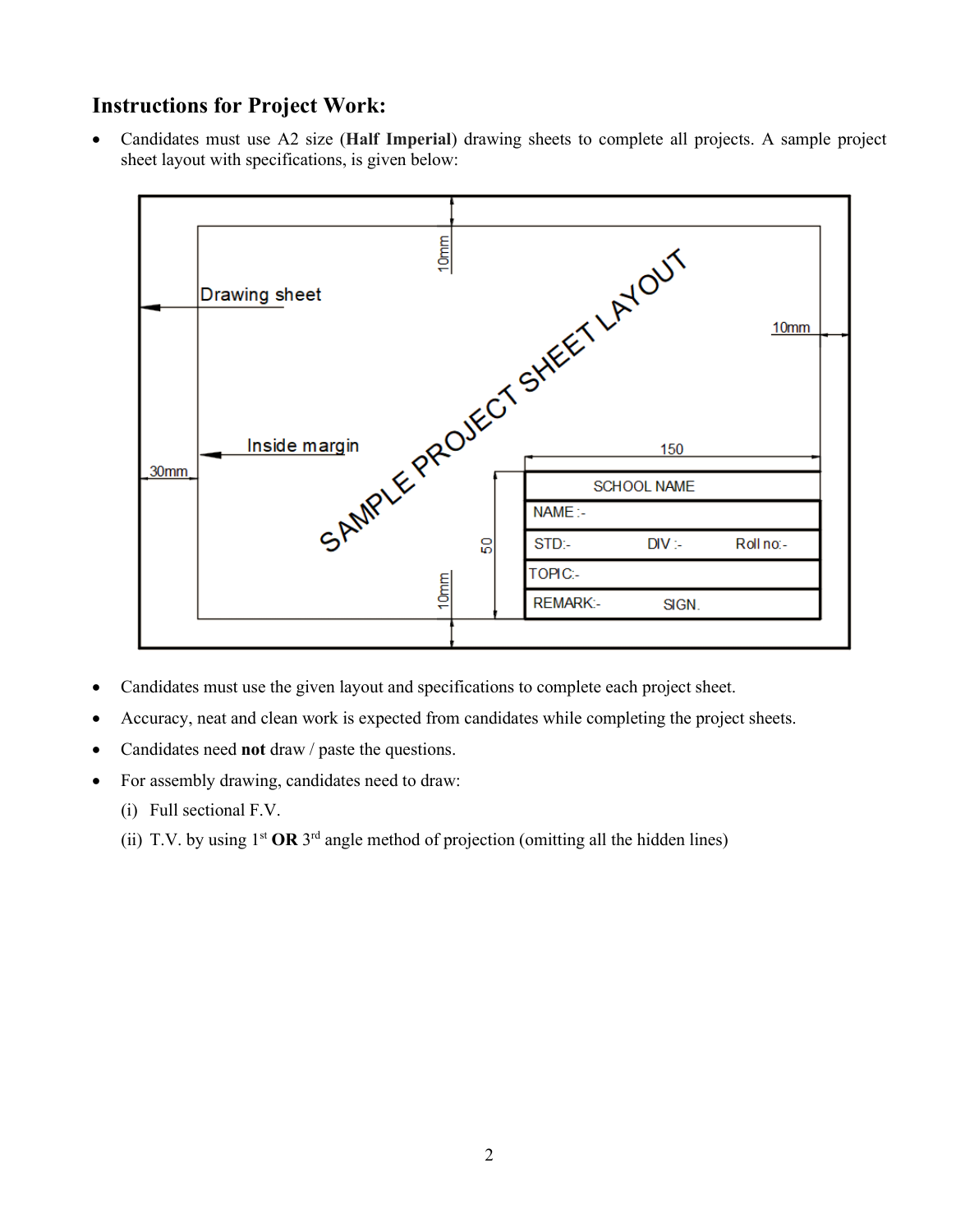# **PROJECT SHEETS**

*Candidates are required to have completed three project sheets, selecting at least one from Section A (Orthographic Projections) and one from Section B (Assembly Drawings).* 

# **SECTION A - ORTHOGRAPHIC PROJECTIONS Project Sheet 1**

Draw by using 1st **OR** 3rd angle method of projection i) F.V, ii) T.V. & iii) L.H.S.V

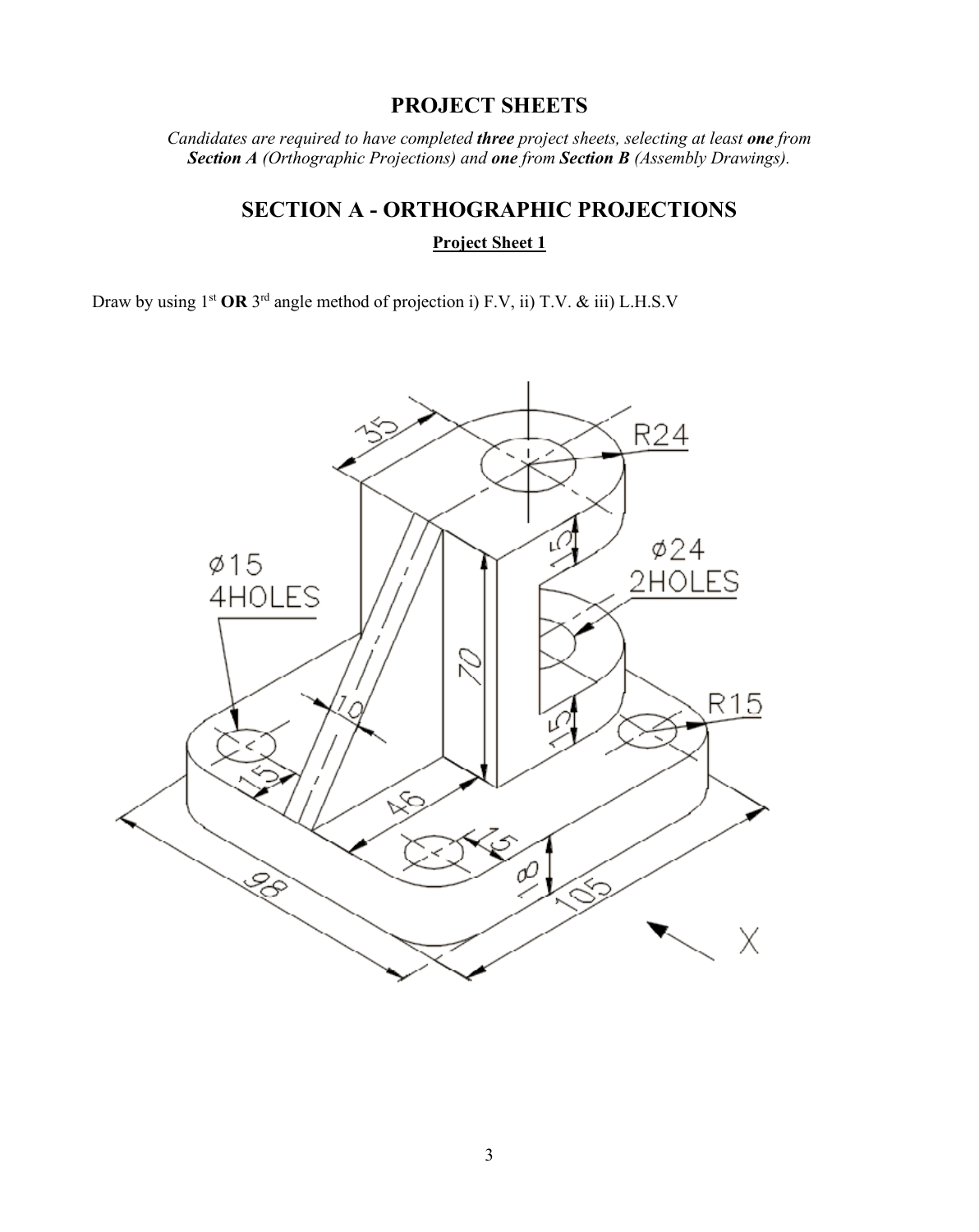Draw by using 1st **OR** 3rd angle method of projection i) F.V, ii) T.V. & iii) R.H.S.V

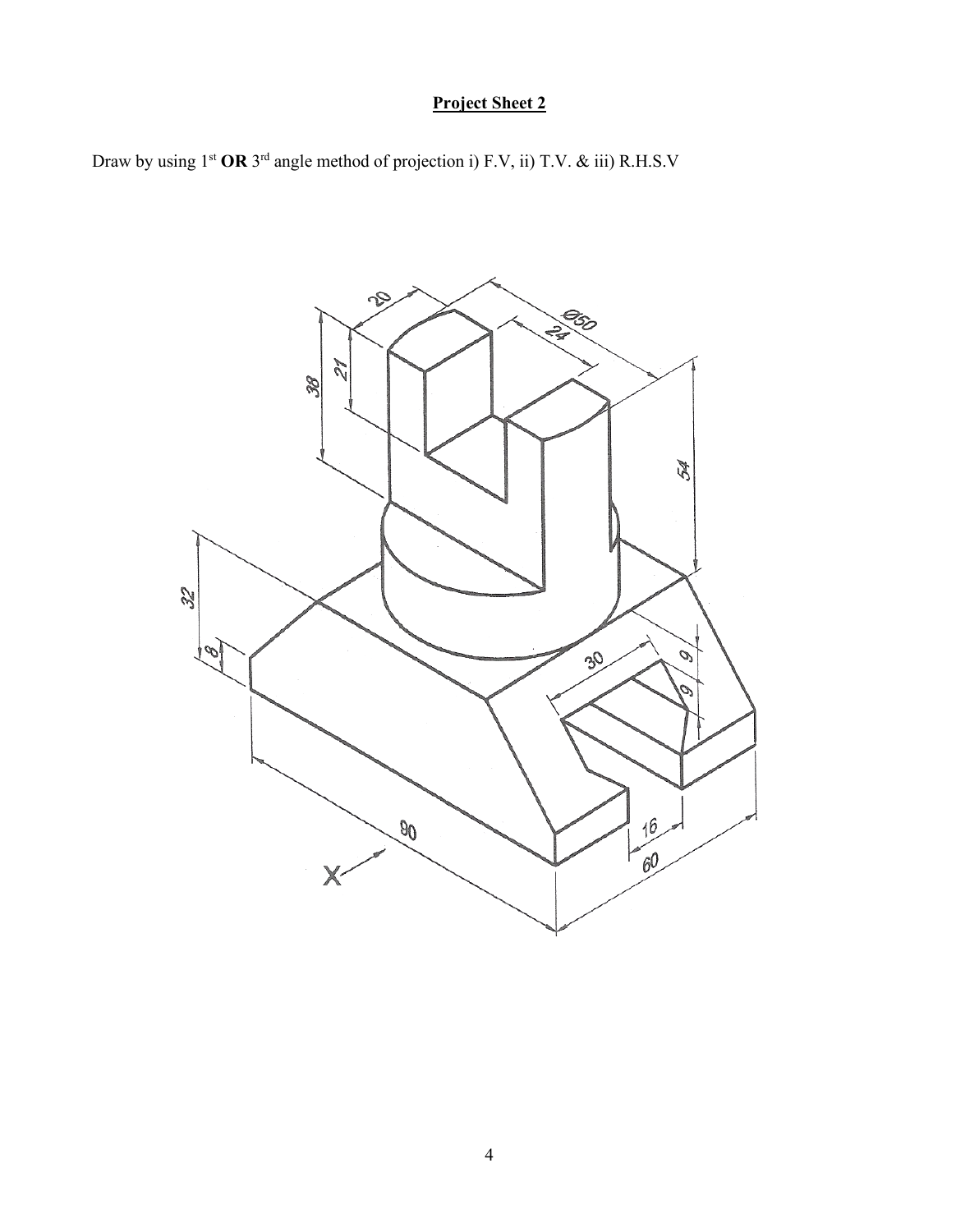Draw by using 1st **OR** 3rd angle method of projection i) F.V, ii) T.V. & iii) L.H.S.V

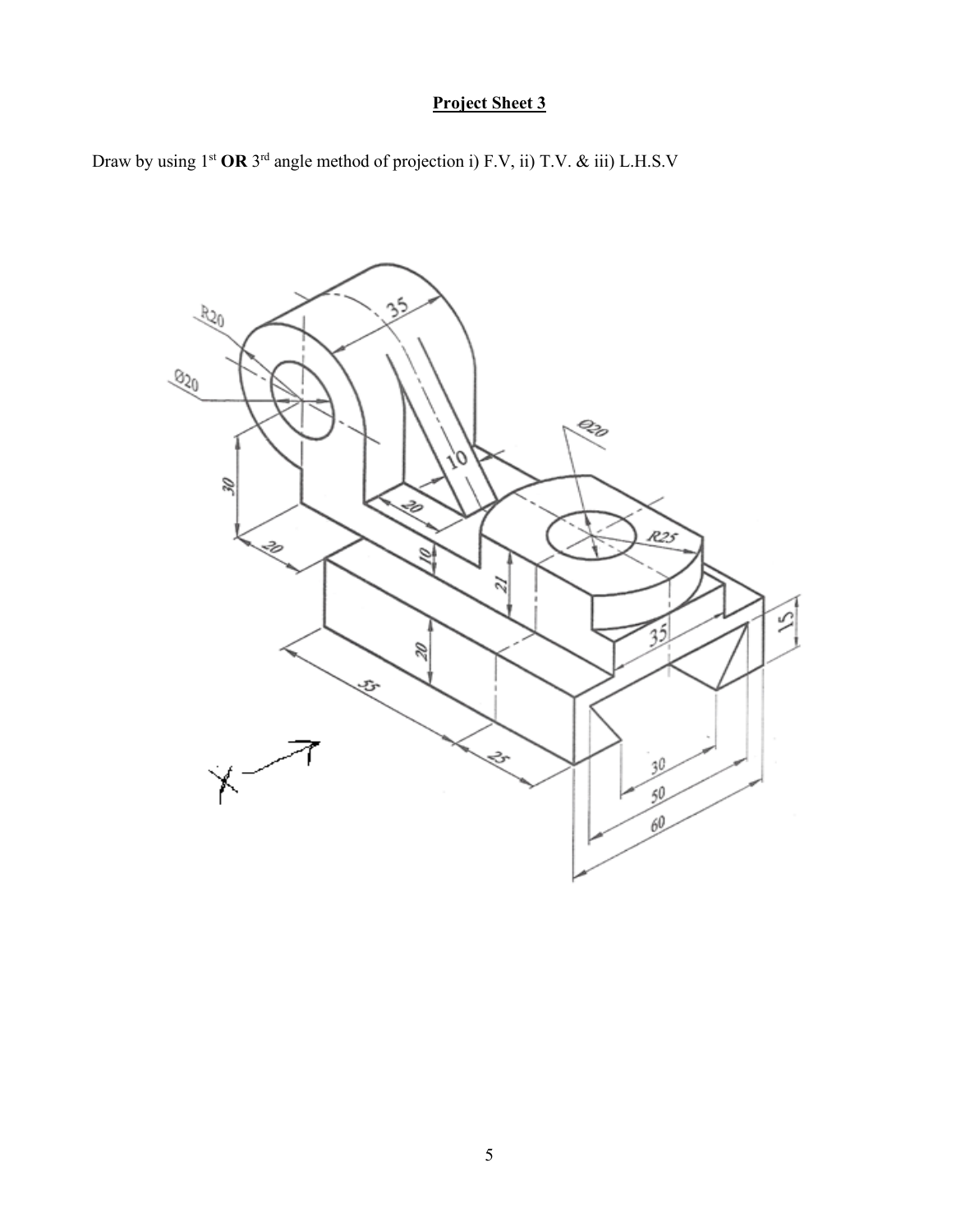Draw by using 1st **OR** 3rd angle method of projection i) F.V, ii) T.V. & iii) L.H.S.V

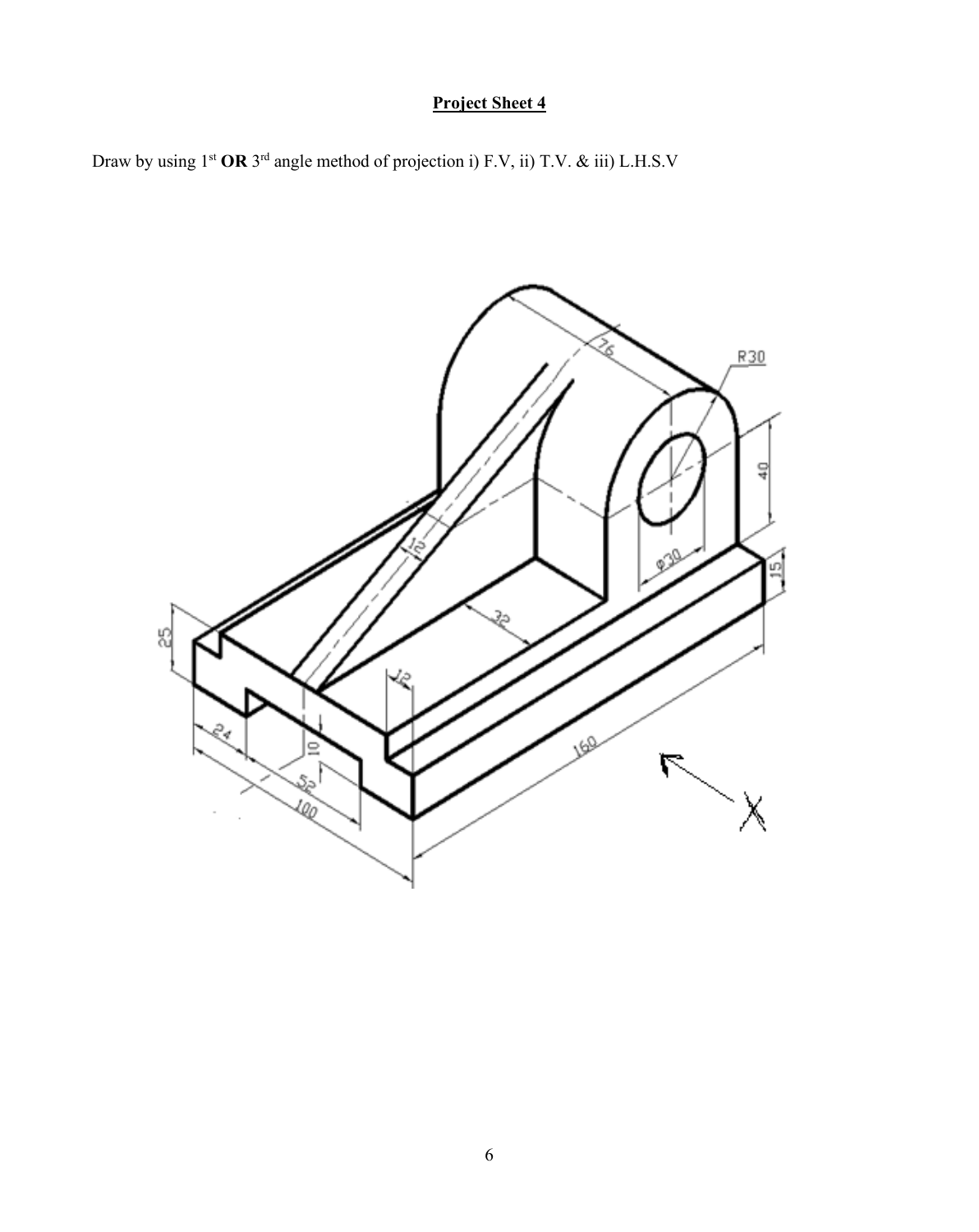# **SECTION B - ASSEMBLY DRAWINGS**

### **Project Sheet 1**

Draw full sectional F.V & T.V of the following details of machine Parts. (omitting all hidden details)

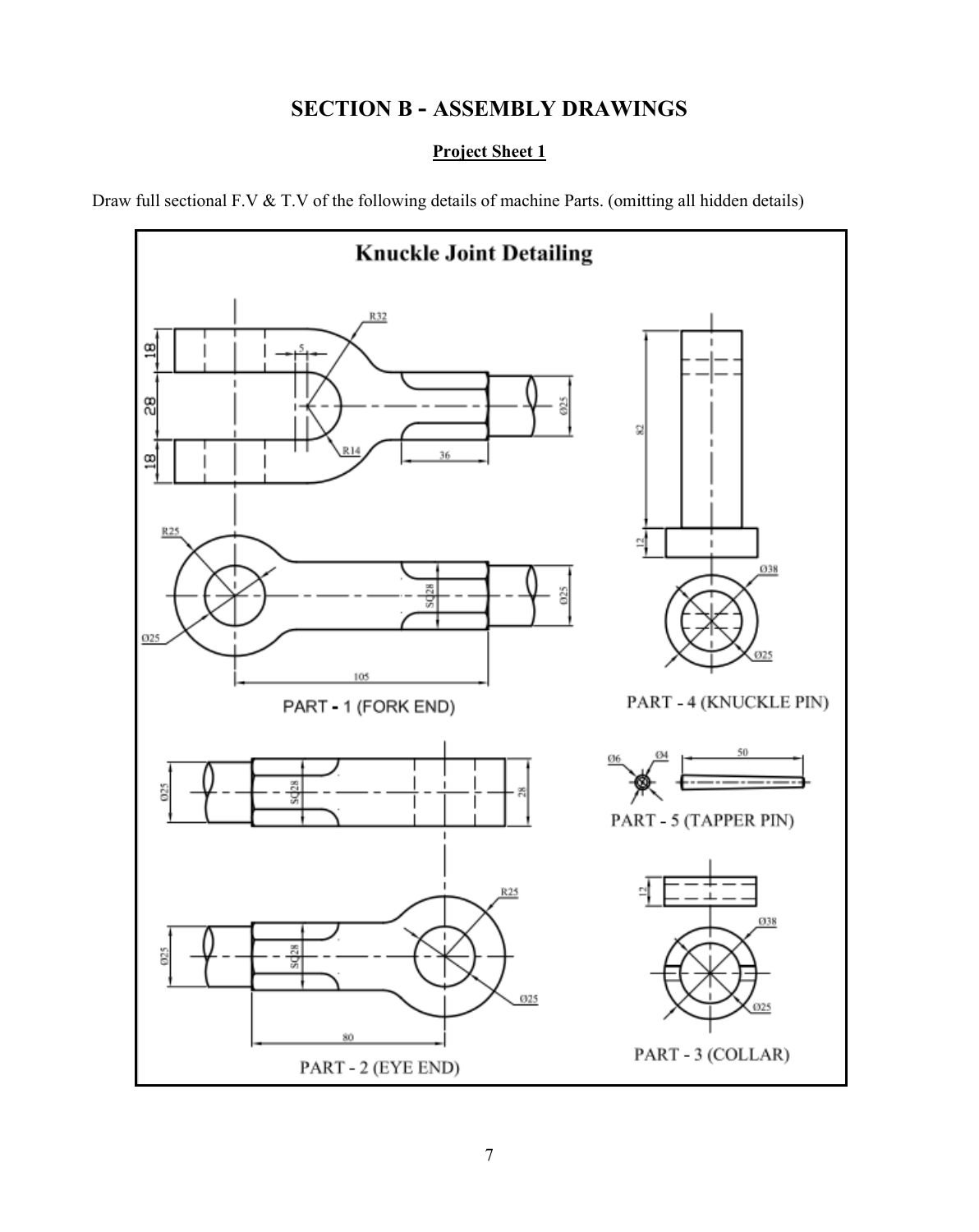

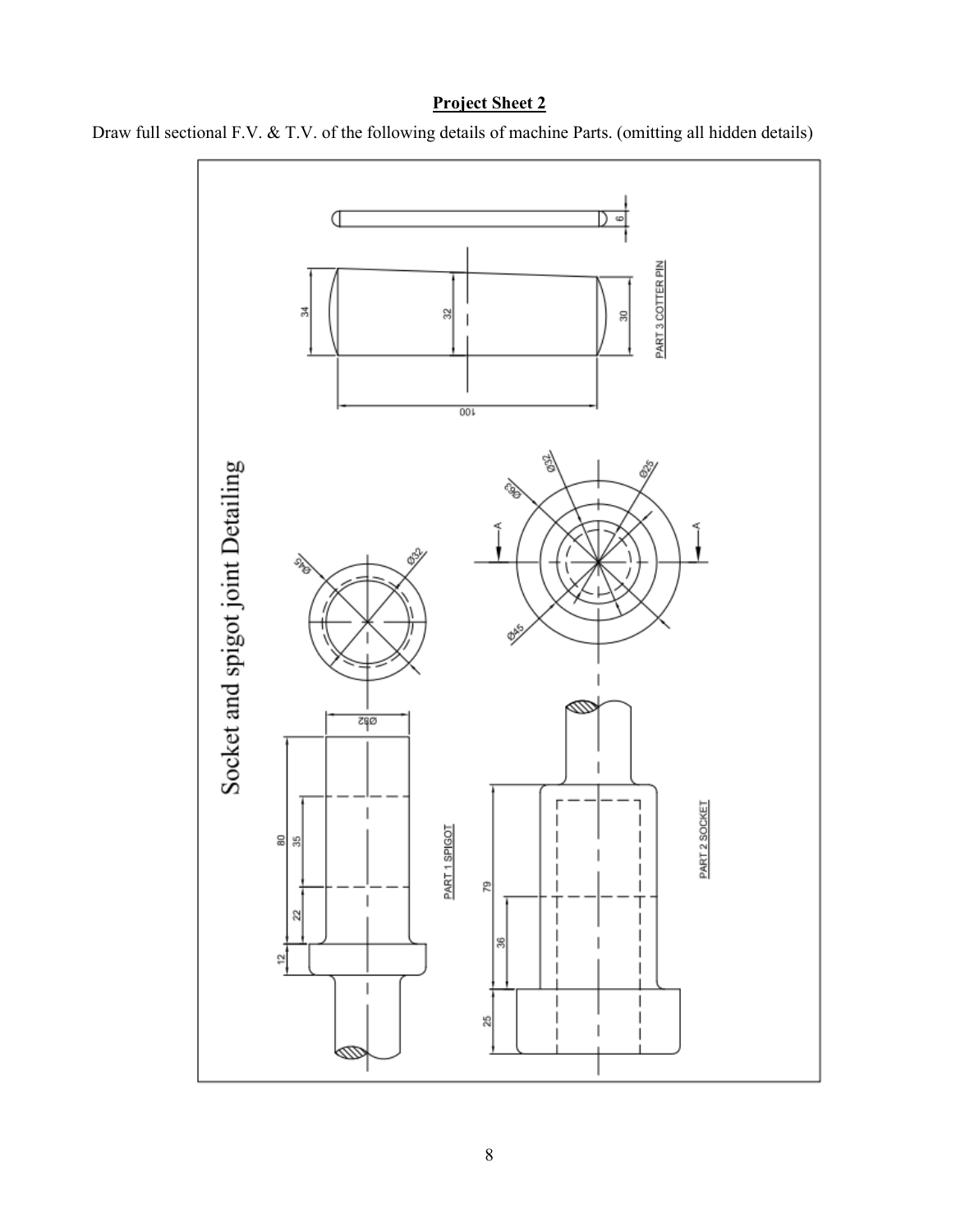

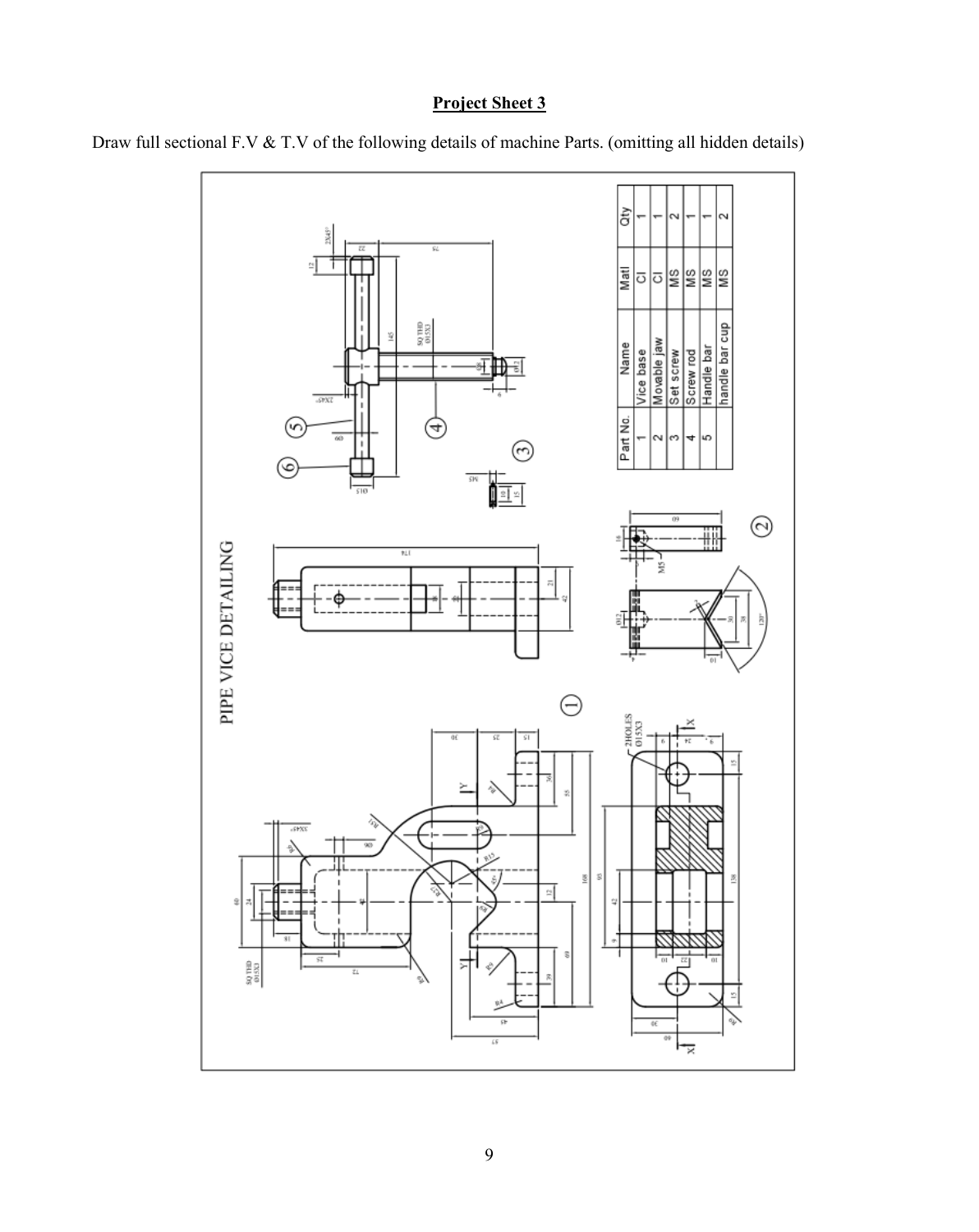

Draw full sectional F.V & T.V of the following details of machine Parts. (omitting all hidden details)